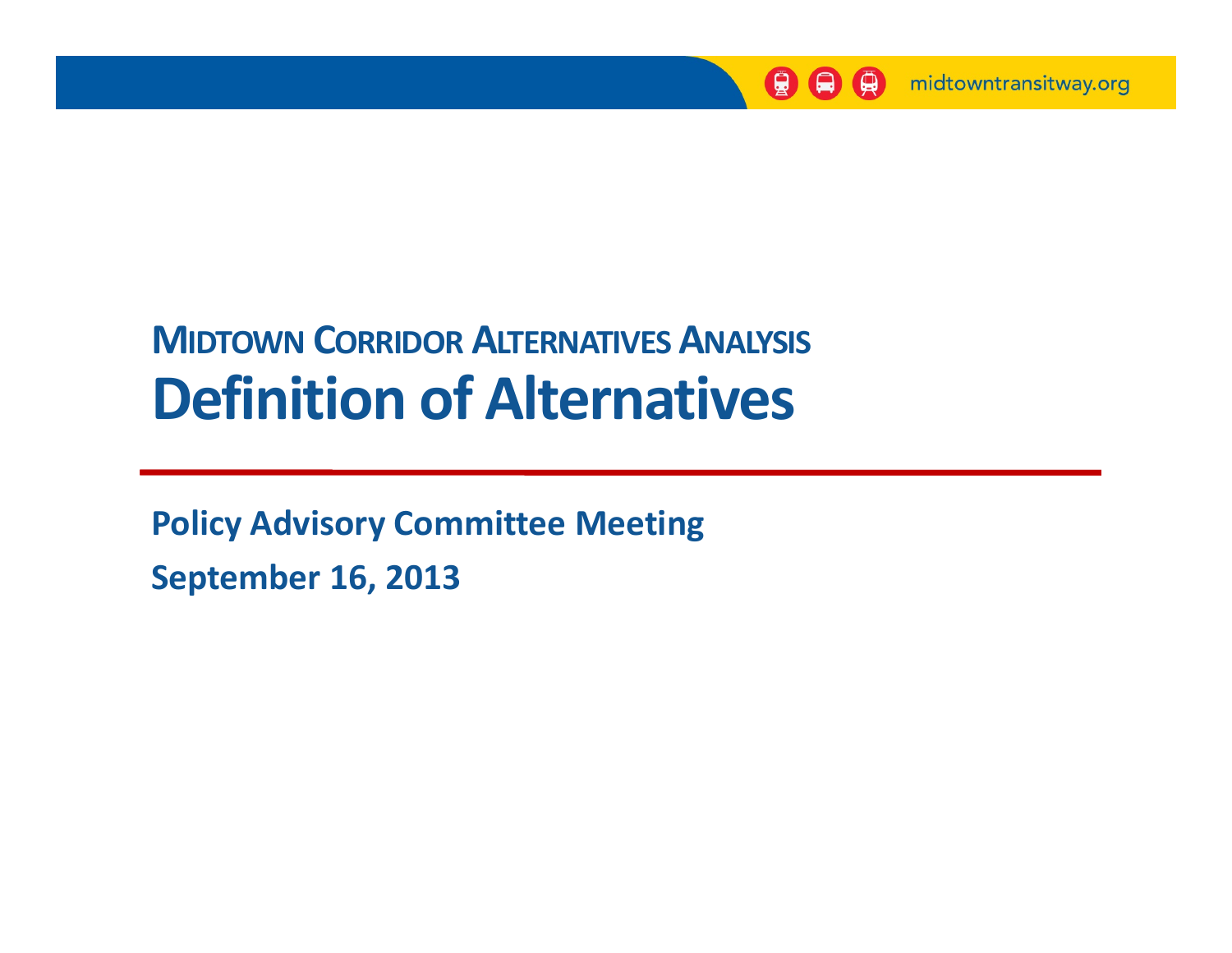

### **Today's Agenda**

- $\bullet$ • Public Outreach
- $\bullet$ **•** Evaluation Measures
- $\bullet$ **•** Definition of Alternatives
- $\bullet$ • Service Plans and Travel Times
- $\bullet$ **Schedule**

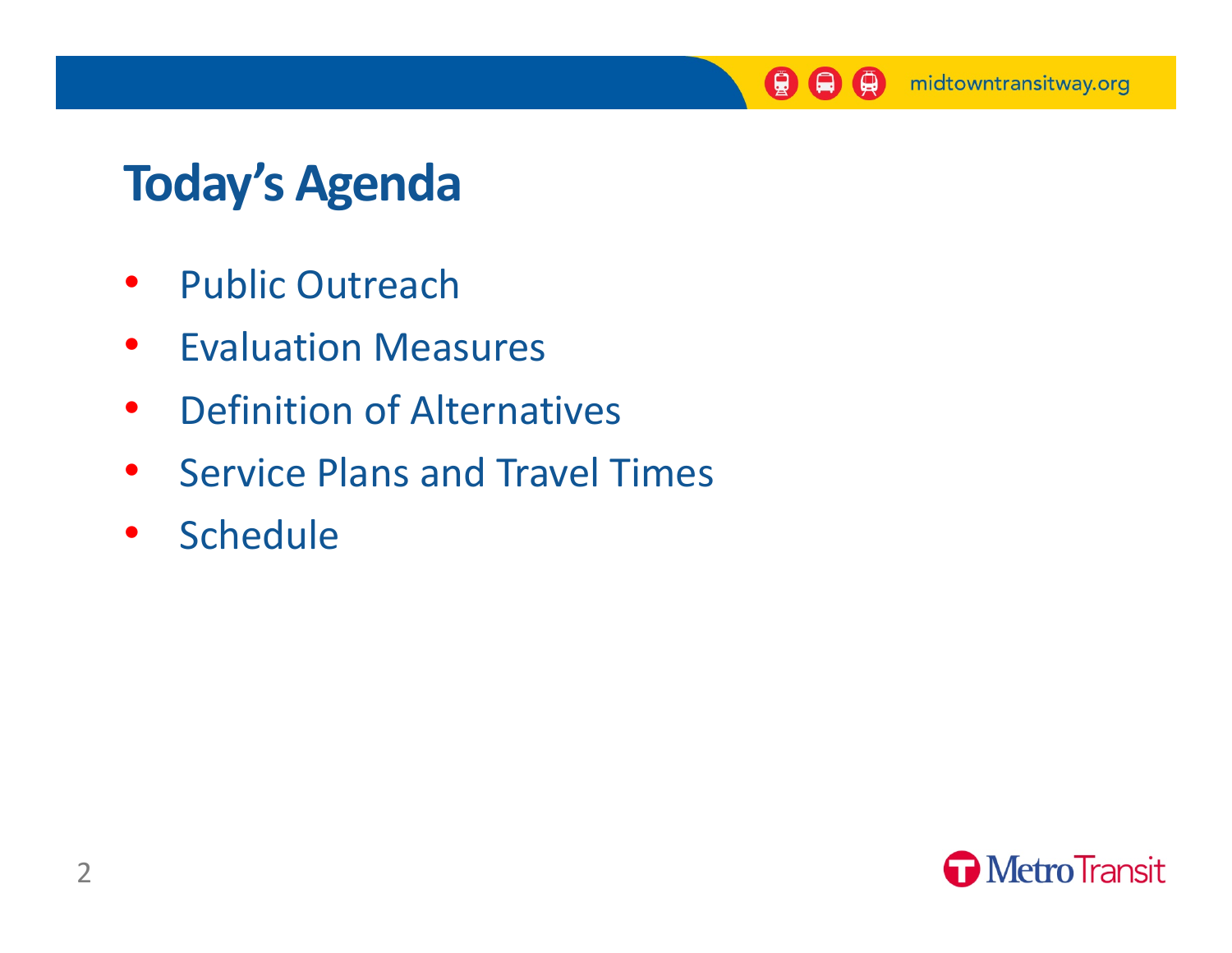

# **PUBLIC OUTREACH**

**May Open Houses**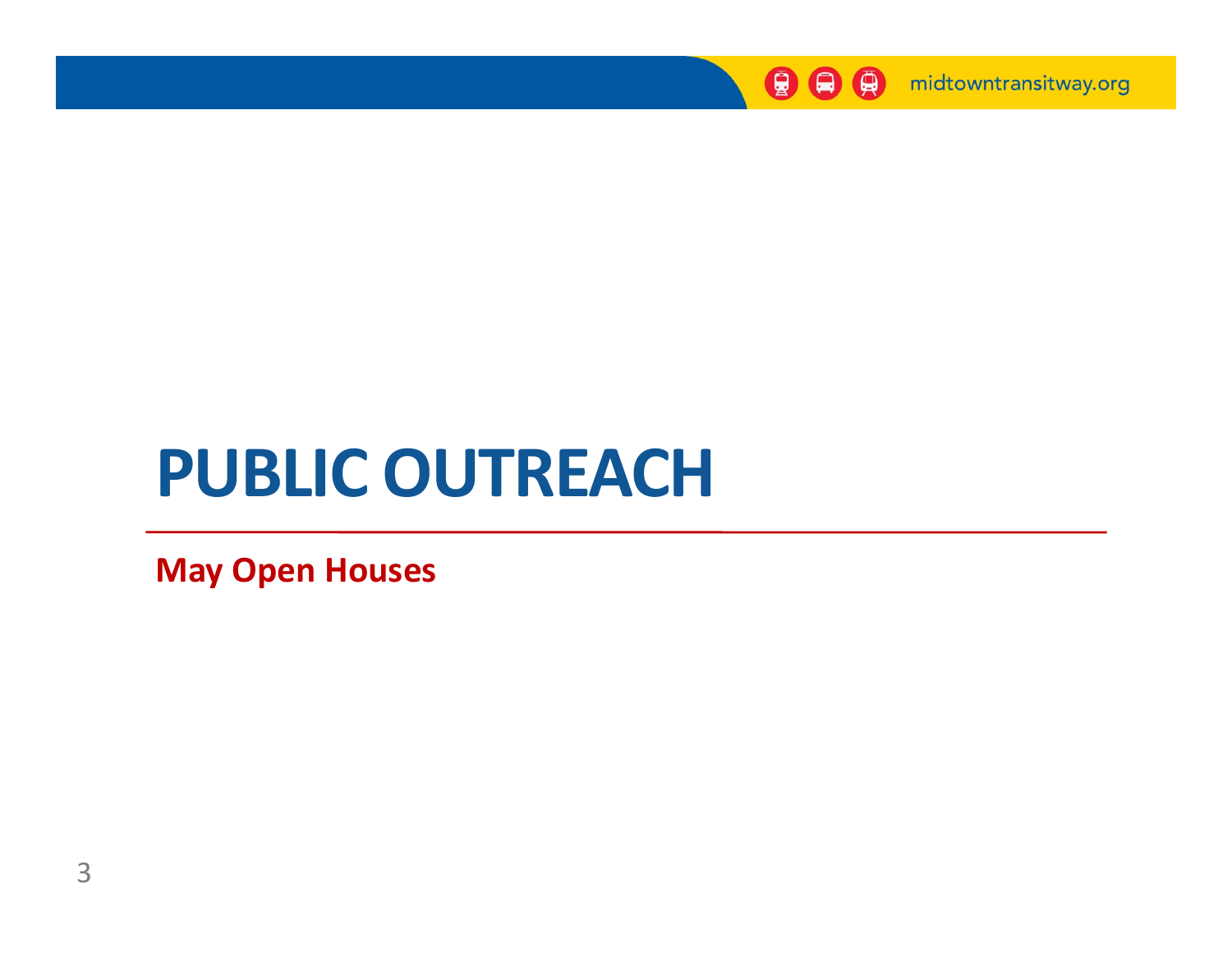$\boldsymbol{\Theta}$ 

₿

### **Open House Summary**

#### **Attendance**

- •Colin Powell Center (May 21): **50**
- $\bullet$ Whittier Clinic (May 23): **53**

#### **Public Input On Alternatives:**

- •• Enhanced bus on Lake St
- •Single/double track on Greenway
- •Dual alternative



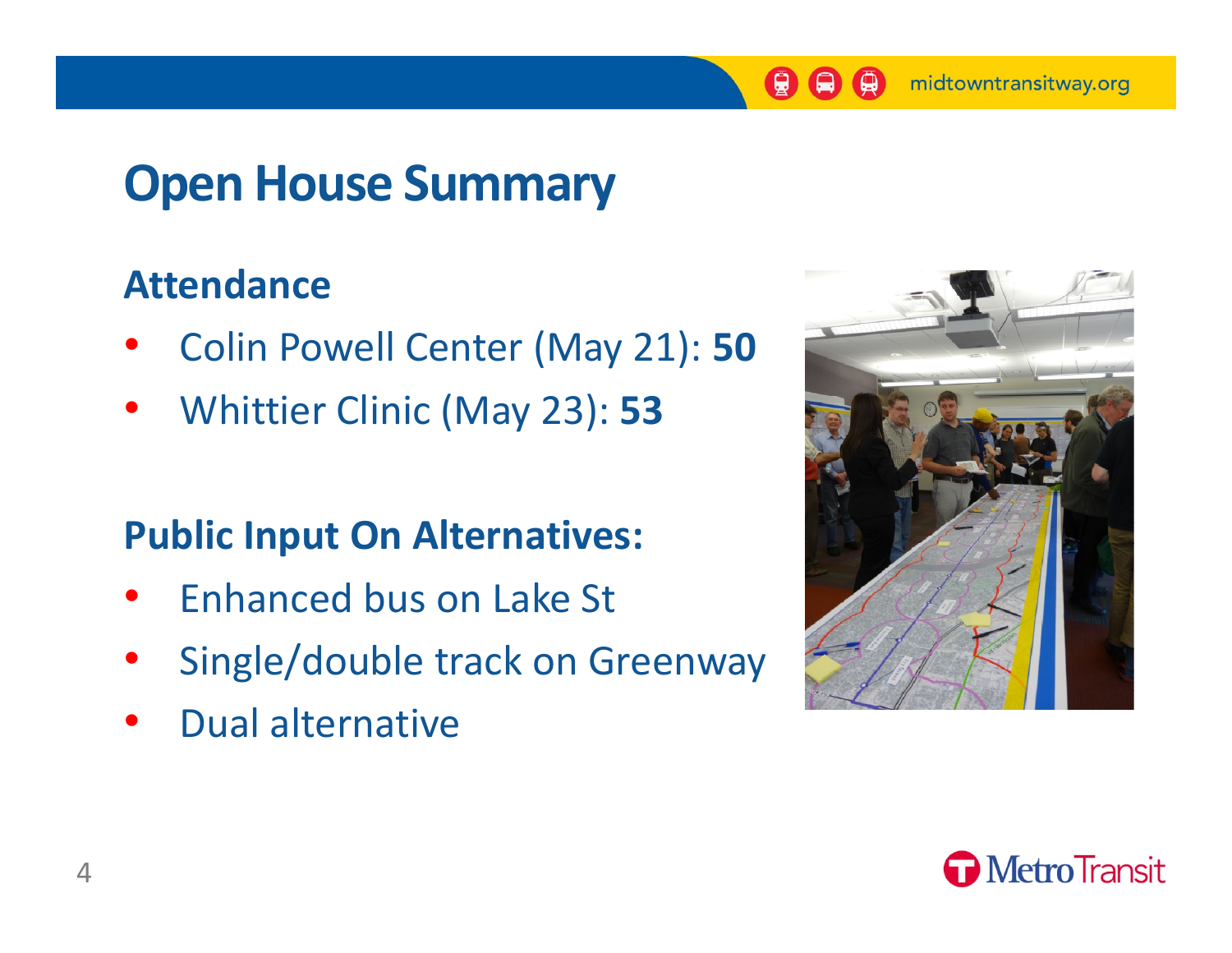$\bigcirc$ 

 $\left( 9\right)$ 

#### **Open House Summary ‐ Promotion**

- •Metro Transit news release
- $\bullet$ • Information posted on the project website, Facebook and Twitter
- $\bullet$ Minneapolis Neighborhood Outreach Staff's network: Latino, Somali, American Indian
- $\bullet$ Neighborhood events
- $\bullet$  Flyers distributed:
	- ‐Neighborhood organizations
	- ‐- Cultural specific groups
	- ‐Residential developments the
	- ‐- Business owners/property owners
	- ‐- Business associations

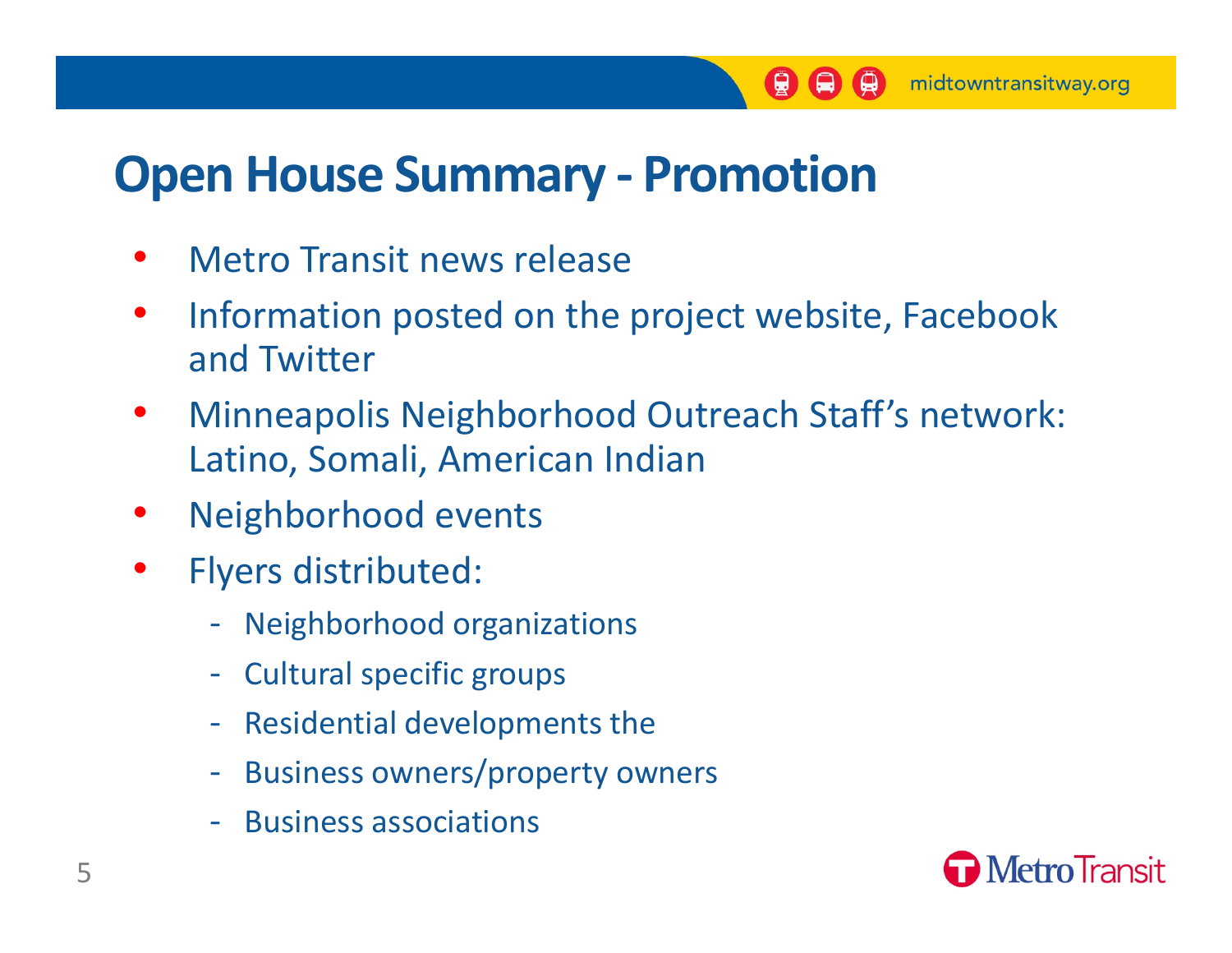$\mathbf{Q} \mathbf{\Theta} \mathbf{\Theta}$ 

#### **Community Feedback**

| <b>Enhanced Bus</b>                          |  | Streetcar                               | <b>Combined Option</b> |
|----------------------------------------------|--|-----------------------------------------|------------------------|
| <b>Advantages</b>                            |  | <b>Disadvantages</b>                    |                        |
| Cost effective                               |  | Not a long-term solution                |                        |
| <b>Practical</b>                             |  | Needs to extend to St. Paul             |                        |
| More accessible to a diverse population      |  | Will not stimulate economic development |                        |
| Keeps people on Lake Street                  |  | Creates more traffic on Lake St         |                        |
| Maintains visibility of businesses to riders |  | Travel time will be too slow            |                        |
| Low construction impacts to Lake St          |  |                                         |                        |

No impacts to Midtown Greenway

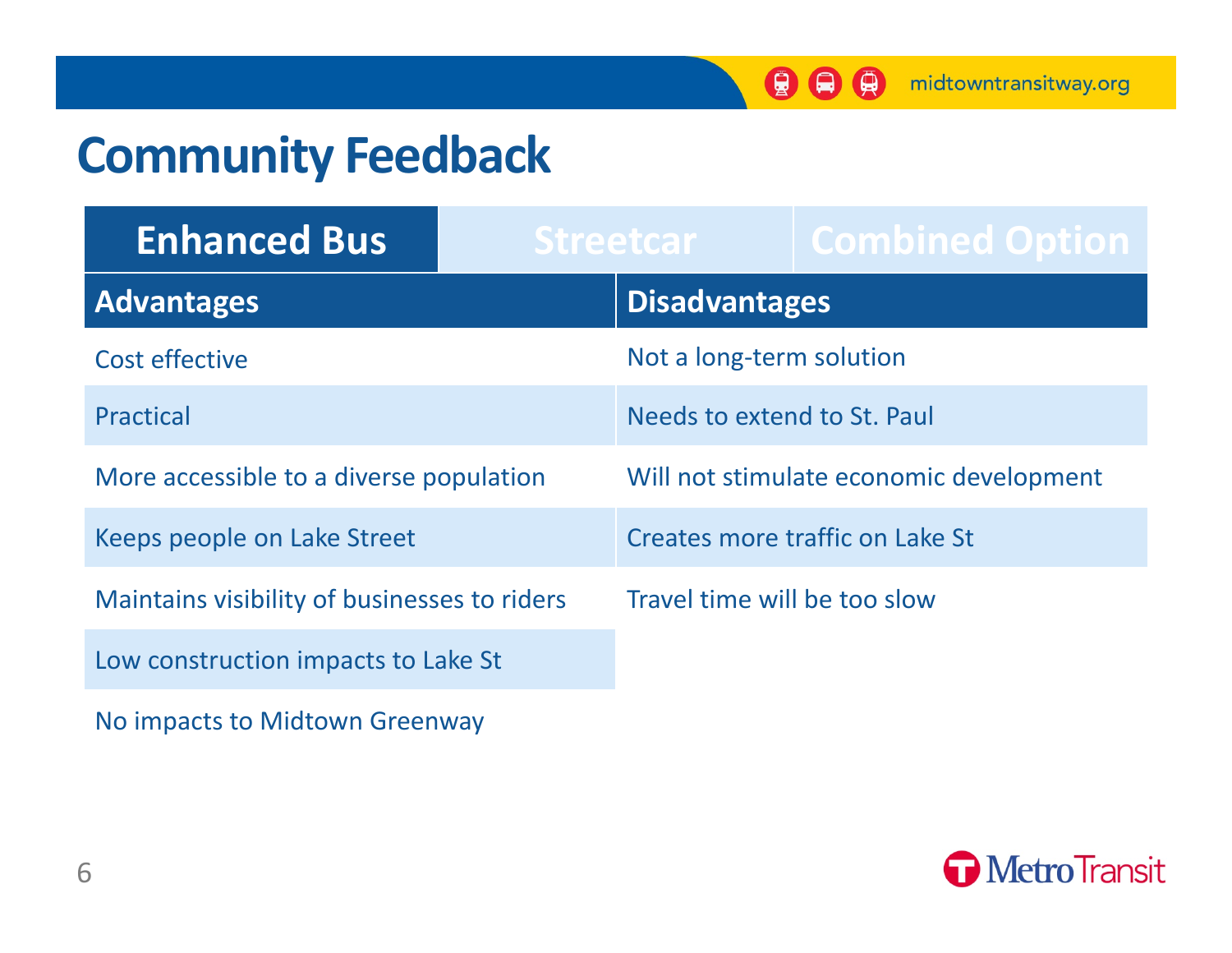$\mathbf{Q} \mathbf{\Theta} \mathbf{\Theta}$ 

#### **Community Feedback**

| <b>Enhanced Bus</b>                   |  | <b>Streetcar</b>                            | <b>Combined Option</b>                |  |
|---------------------------------------|--|---------------------------------------------|---------------------------------------|--|
| <b>Advantages</b>                     |  | <b>Disadvantages</b>                        |                                       |  |
| <b>Faster travel time</b>             |  |                                             | More appealing to tourists, LRT users |  |
| <b>Enhance the Greenway</b>           |  |                                             | Impact to pedestrian and bike trail   |  |
| Attract more riders                   |  | Harder for people with disabilities to use  |                                       |  |
| Stimulate development on the Greenway |  |                                             | Take away the beauty of the Greenway  |  |
| No interference with traffic          |  | Expensive: grade crossings, vertical access |                                       |  |
| Long-term solution                    |  | Potential for accidents with bikes and peds |                                       |  |
| Increase safety on the Greenway       |  |                                             | Inconvenient to access Lake Street    |  |
| Help remove congestion on Lake St     |  | Noise at grade crossings                    |                                       |  |



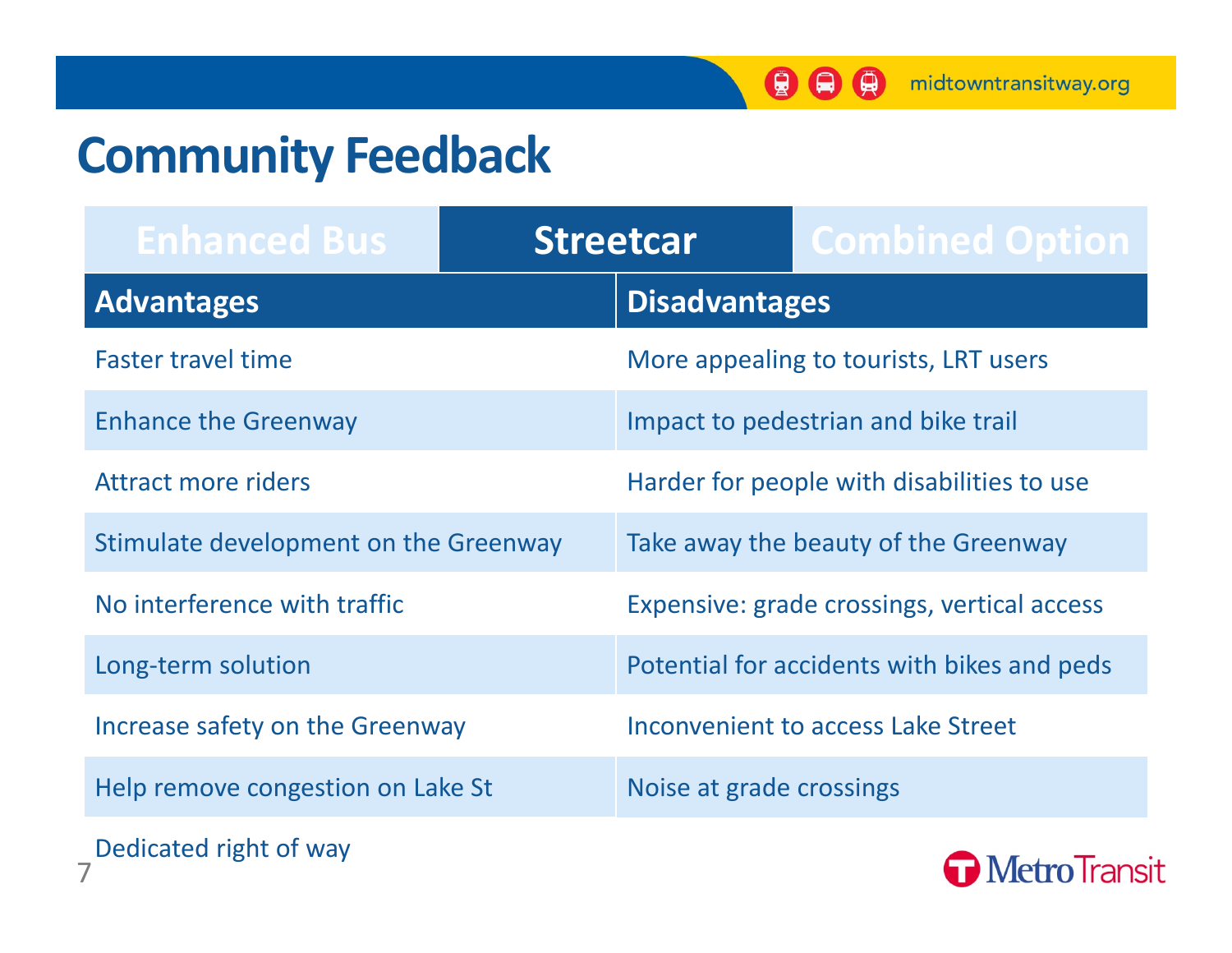$\bigcirc$   $\bigcirc$   $\bigcirc$ 

#### **Community Feedback**

| <b>Enhanced Bus</b>                   | <b>Streetcar</b>            | <b>Combined Option</b>                       |
|---------------------------------------|-----------------------------|----------------------------------------------|
| <b>Advantages</b>                     | <b>Disadvantages</b>        |                                              |
| <b>Faster travel time to St. Paul</b> | Not cost effective          |                                              |
| <b>Great regional connection</b>      |                             | Route to St. Paul is too long; not practical |
| Long-term solution                    | <b>Redundant services</b>   |                                              |
| <b>Most beneficial</b>                | Confusing to transit riders |                                              |
|                                       |                             | Services competing for same riders           |

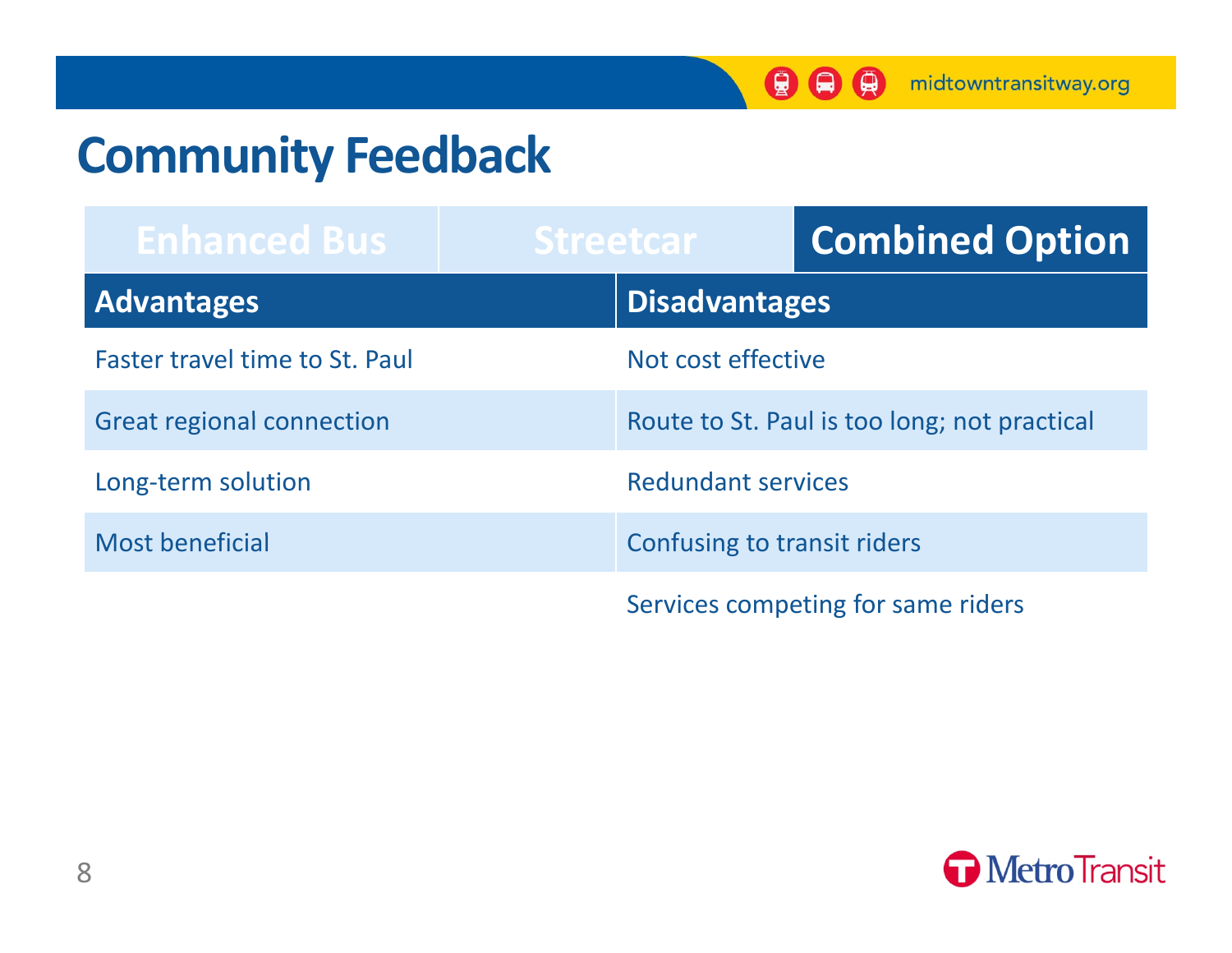## **Summer Outreach Activities**

- •Distributed project information on buses (May 21)
- $\bullet$ • Presentation to Horn Tower residents (June 11)
- • Table display at Sensible Land Use Coalition Annual Showcase at Mosaic in Uptown (July 31)
- Project information at Metro Transit table at Uptown Art Fair (Aug 2‐4)

 $\bigoplus$ 

midtowntransitway.org

 $\left( \begin{matrix} 0 \\ 2 \end{matrix} \right)$ 

- Information distributed on National Night Out (Aug 6):
	- ‐- Phillip's West Block Party
	- ‐ Horn Towers
	- ‐ 14 additional block parties in Whittier, Lyndale, Central, Powderhorn, and Corcoran Neighborhoods

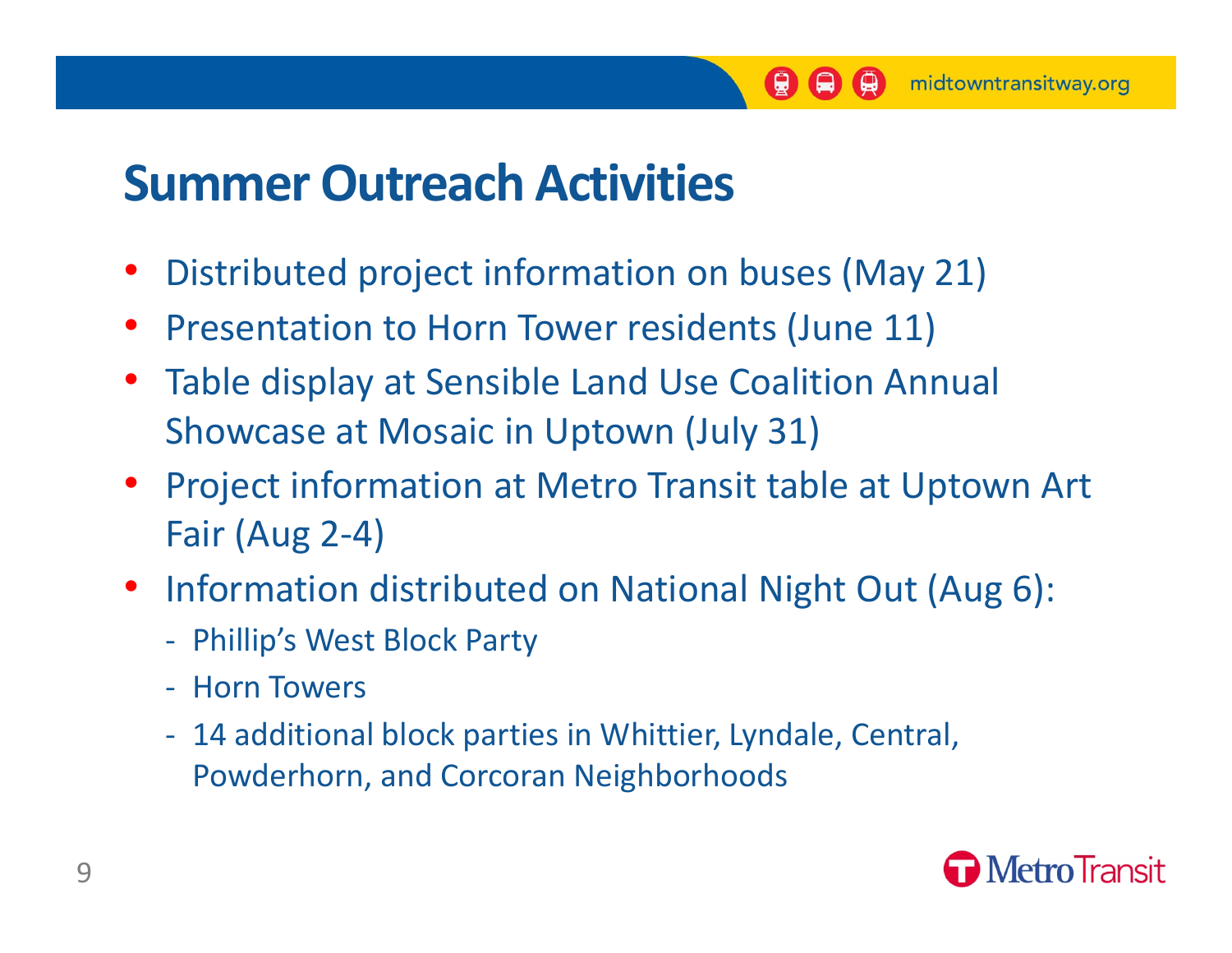## **Upcoming Outreach Activities**

- Meetings with CAC members
- Outreach to riders
- Final open houses:
	- November 18<sup>th</sup> St. Mary's Greek Orthodox Church
	-
	- November 21st Colin Powell Center

 $\bigoplus$ 

midtowntransitway.org

₿

 $\Box$ 



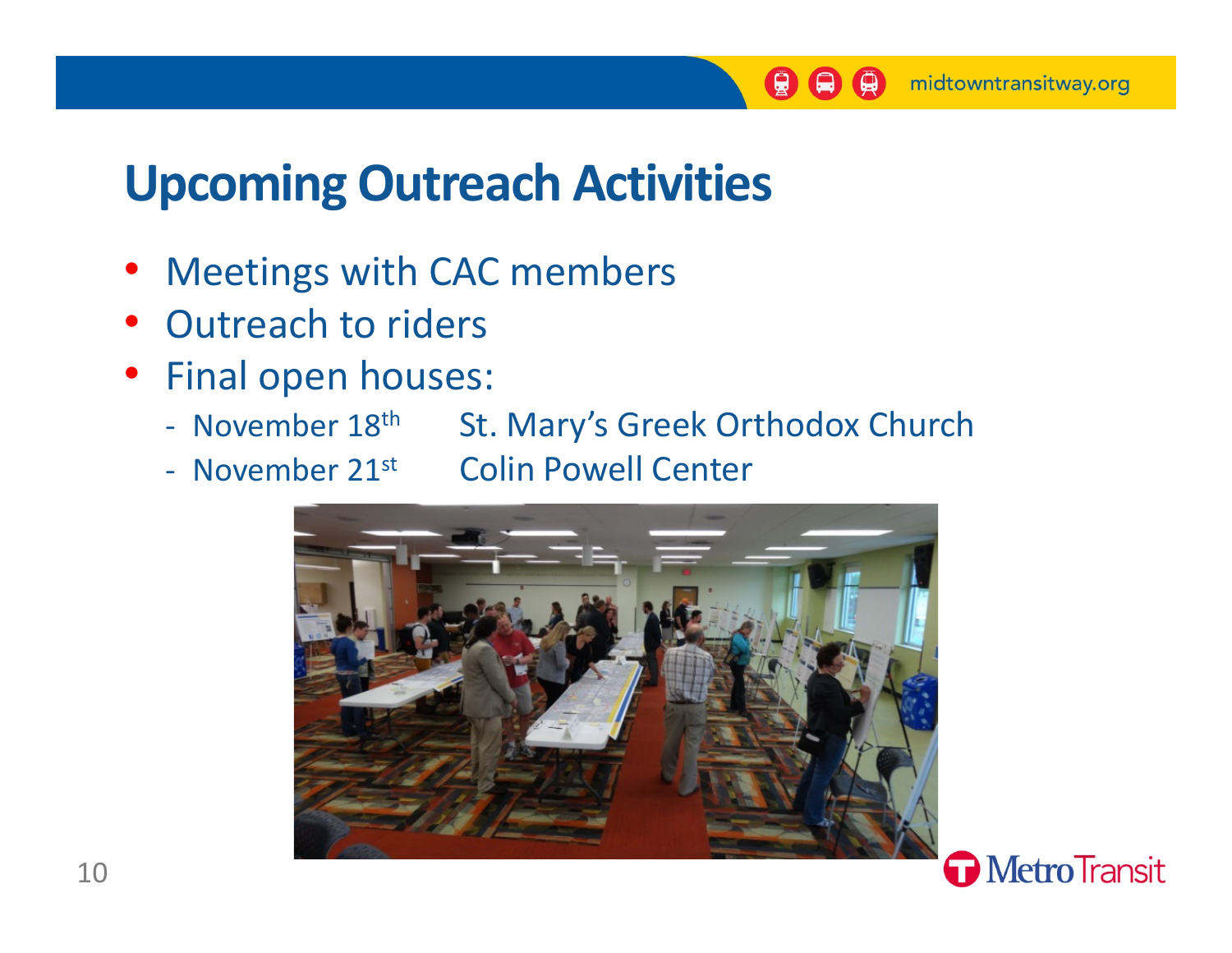

## **CAC UPDATE**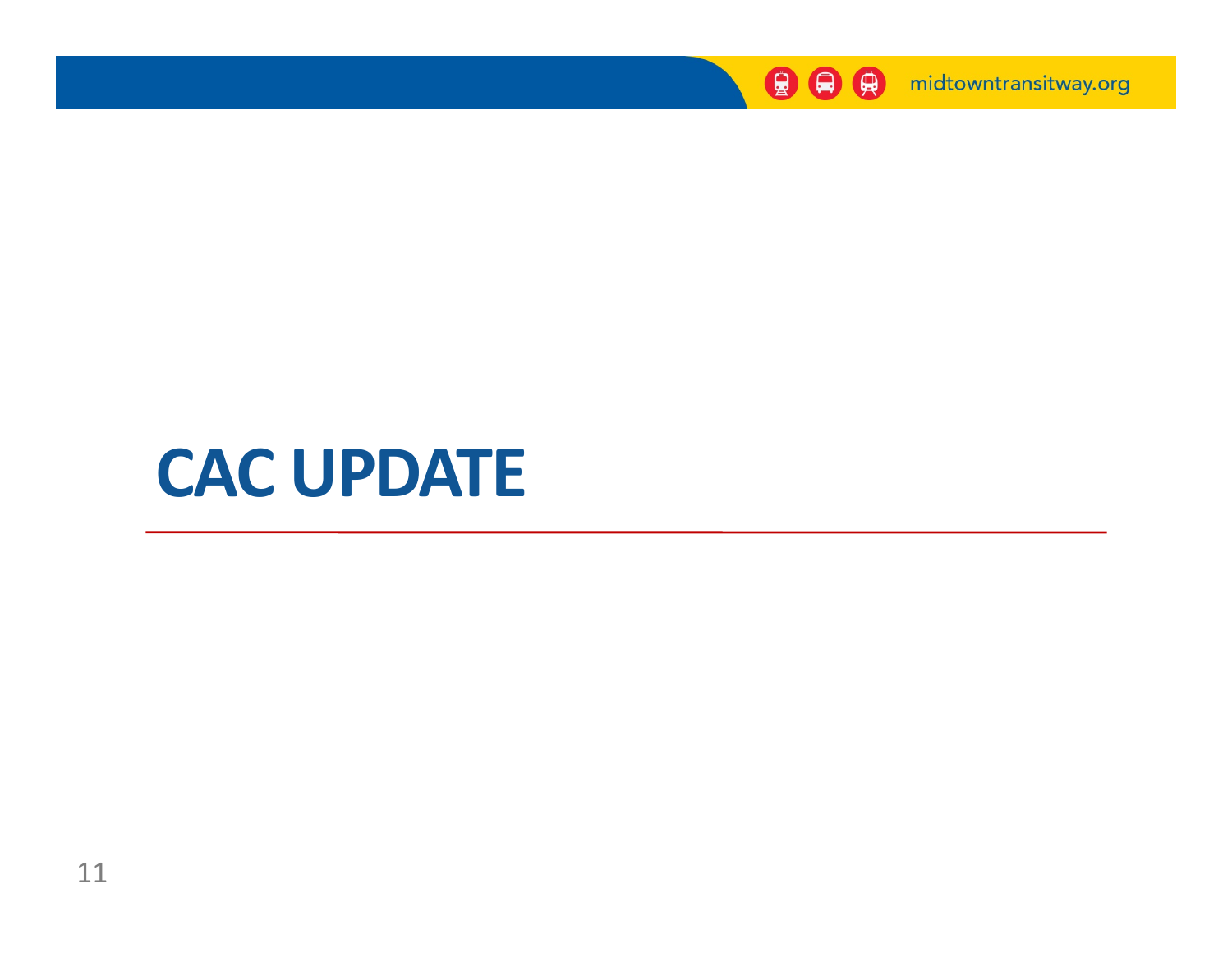

# **EVALUATION MEASURES**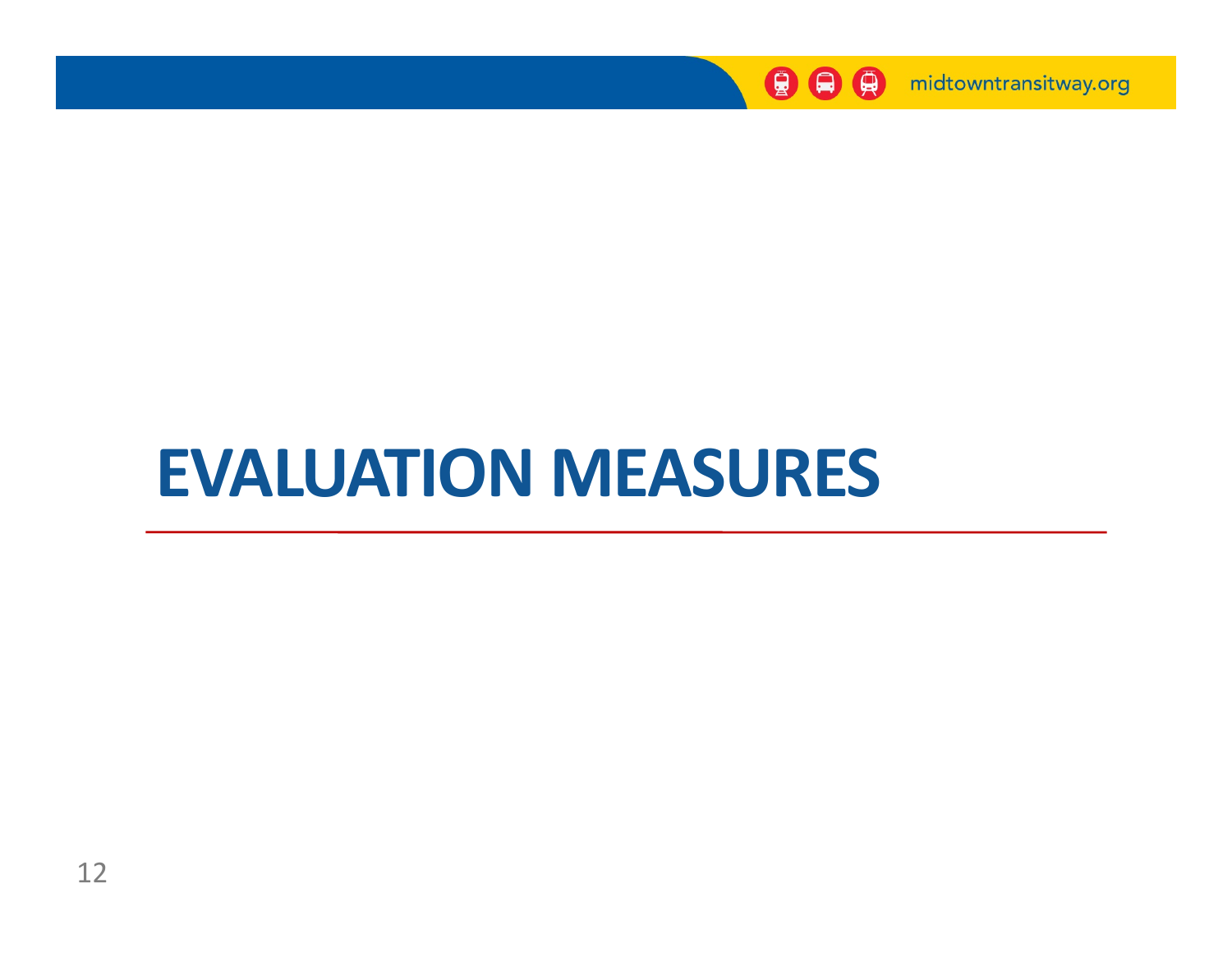midtowntransitway.org

 $\bigcirc$   $\bigcirc$   $\bigcirc$ 

#### **Study Process**



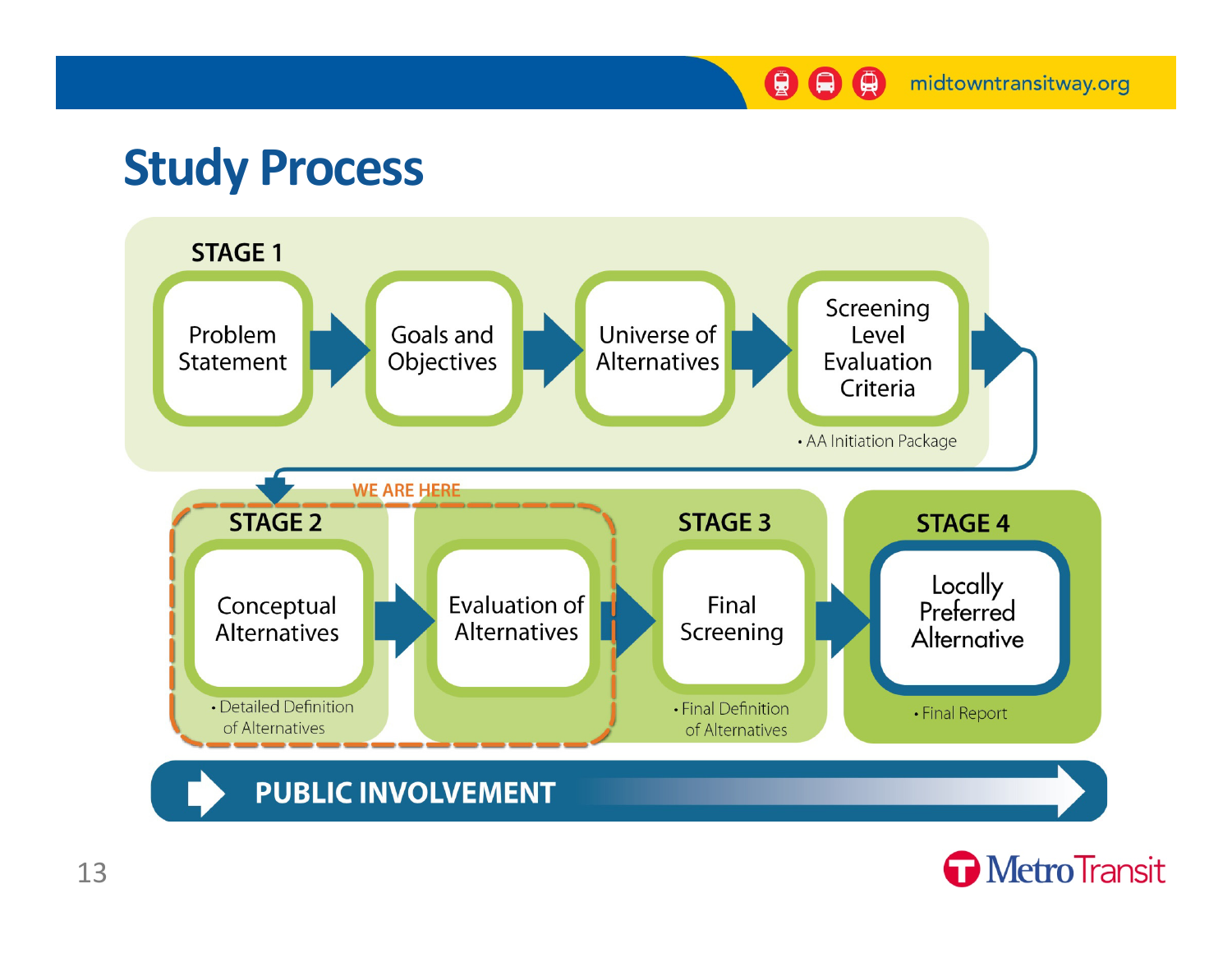

#### **Evaluation Measures**

- $\bullet$ • Tie back to stated goals and objectives stated in purpose and need
- $\bullet$ Used to compare and contrast between alternatives
- $\bullet$ Are <sup>a</sup> mix of qualitative and quantitative information

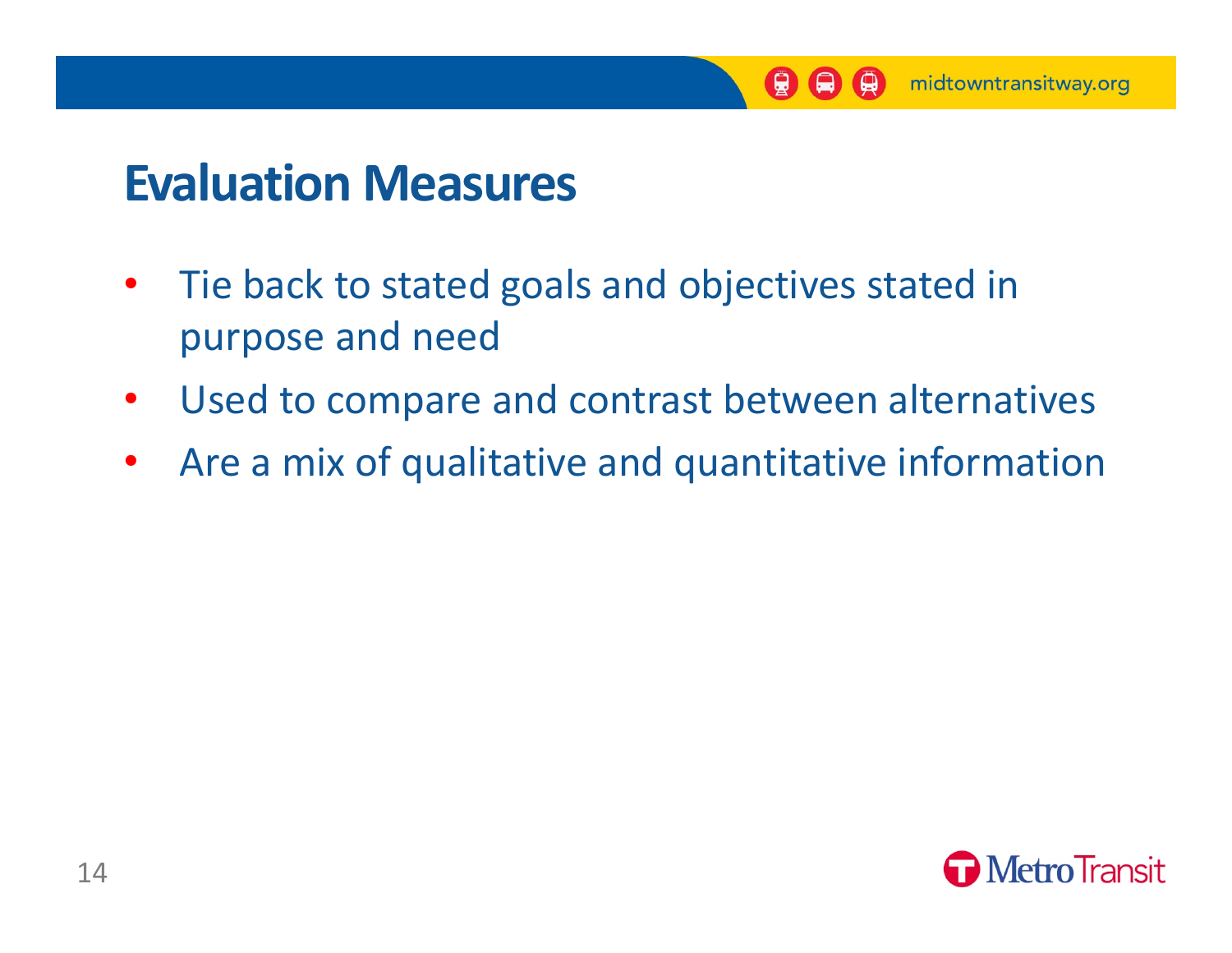|    | <b>Project Goal</b>                                                                                      | <b>Evaluation Measures</b>                                  | <b>Within</b><br>study area | <b>Enhanced Bus</b><br>Extension <sup>1</sup> | <b>MAP-21</b><br>Criteria <sup>2</sup> |  |
|----|----------------------------------------------------------------------------------------------------------|-------------------------------------------------------------|-----------------------------|-----------------------------------------------|----------------------------------------|--|
|    | 1. Increase transit use among the<br>growing number of corridor<br>residents, employees, and<br>visitors | Corridor linked trips<br>1.                                 | X                           | X                                             | $\pmb{\mathsf{X}}$                     |  |
|    | 2. Improve corridor equity with<br>better mobility and access to                                         | Number of transit reliant riders<br>2.                      | X                           |                                               | $\pmb{\mathsf{X}}$                     |  |
|    | jobs and activities                                                                                      | 3. Travel time changes                                      | X                           | $\pmb{\mathsf{X}}$                            |                                        |  |
|    | 3. Catalyze and support housing                                                                          | Available land for development<br>4.                        | $\pmb{\times}$              |                                               | $\mathbf{x}$<br>(optional)             |  |
|    | and economic development<br>along the corridor                                                           | <b>Existing TOD policies</b><br>5.                          | X                           |                                               | $\pmb{\mathsf{X}}$                     |  |
|    |                                                                                                          | Station area population densities (2010)<br>6.              | X                           | $\boldsymbol{\mathsf{x}}$                     | X                                      |  |
|    |                                                                                                          | Corridor employment (2010)<br>7.                            | X                           | X                                             | X                                      |  |
|    |                                                                                                          | Level of affordable housing (2013)<br>8.                    | X                           | $\boldsymbol{\mathsf{x}}$                     | $\pmb{\mathsf{X}}$                     |  |
|    |                                                                                                          | 9. Affordable housing policies                              | X                           |                                               | X                                      |  |
|    | 4. Develop a cost-effective                                                                              | 10. Capital costs (2013)                                    | $\pmb{\mathsf{x}}$          | $\boldsymbol{\mathsf{x}}$                     | ☑                                      |  |
|    | transitway that is well<br>positioned for implementation                                                 | 11. Operating and maintenance costs (2013)                  | X                           | X                                             | ☑                                      |  |
|    |                                                                                                          | 12. Annualized capital plus operating costs<br>per trip     | X                           | X                                             | X                                      |  |
|    |                                                                                                          | 13. Passengers per in-service hour                          | X                           | X                                             |                                        |  |
|    |                                                                                                          | 14. Subsidy per passenger                                   | X                           | $\pmb{\mathsf{X}}$                            |                                        |  |
| 5. | Build upon the vibrancy and<br>diversity of the corridor by                                              | 15. Potential impacts to historic and cultural<br>resources | X                           |                                               |                                        |  |
|    | supporting healthy, active<br>communities and the                                                        | 16. Potential impacts to parklands                          | X                           |                                               |                                        |  |
|    | environment                                                                                              | 17. Potential impacts of noise and vibration                | $\pmb{\mathsf{X}}$          |                                               |                                        |  |
|    |                                                                                                          | 18. Potential right of way impacts                          | X                           | $\boldsymbol{\mathsf{x}}$                     |                                        |  |
|    |                                                                                                          | 19. Potential traffic impacts                               | X                           |                                               |                                        |  |
|    |                                                                                                          | 20. Pedestrian and bicycle impacts                          | X                           |                                               |                                        |  |
|    |                                                                                                          | 21. Change in VMT                                           | X                           | X                                             | ☑                                      |  |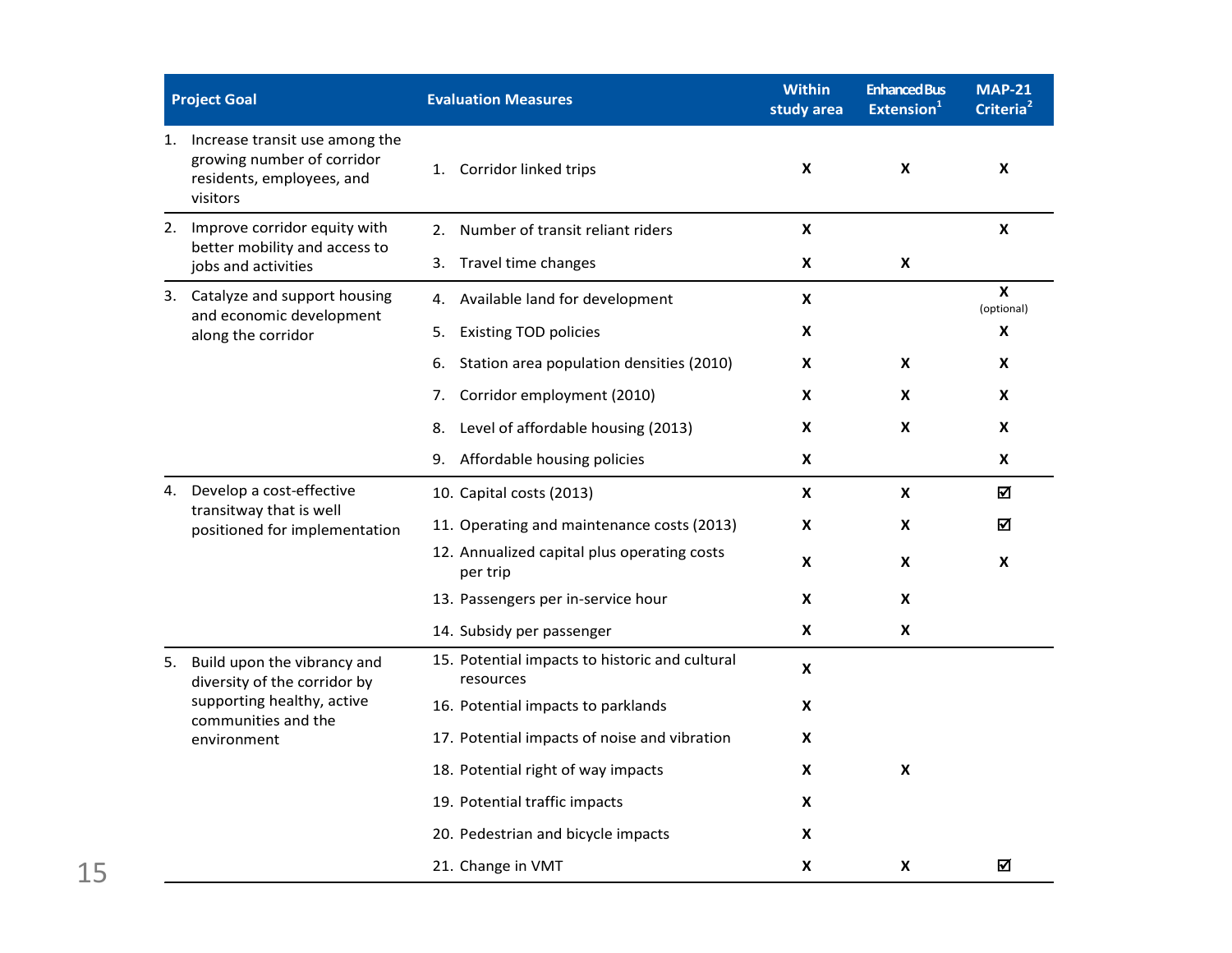

# **DEFINITION FINITIONOF A T RNATIV S ALTERNATIVES SERVICE PLANS & TRAVEL TIMES**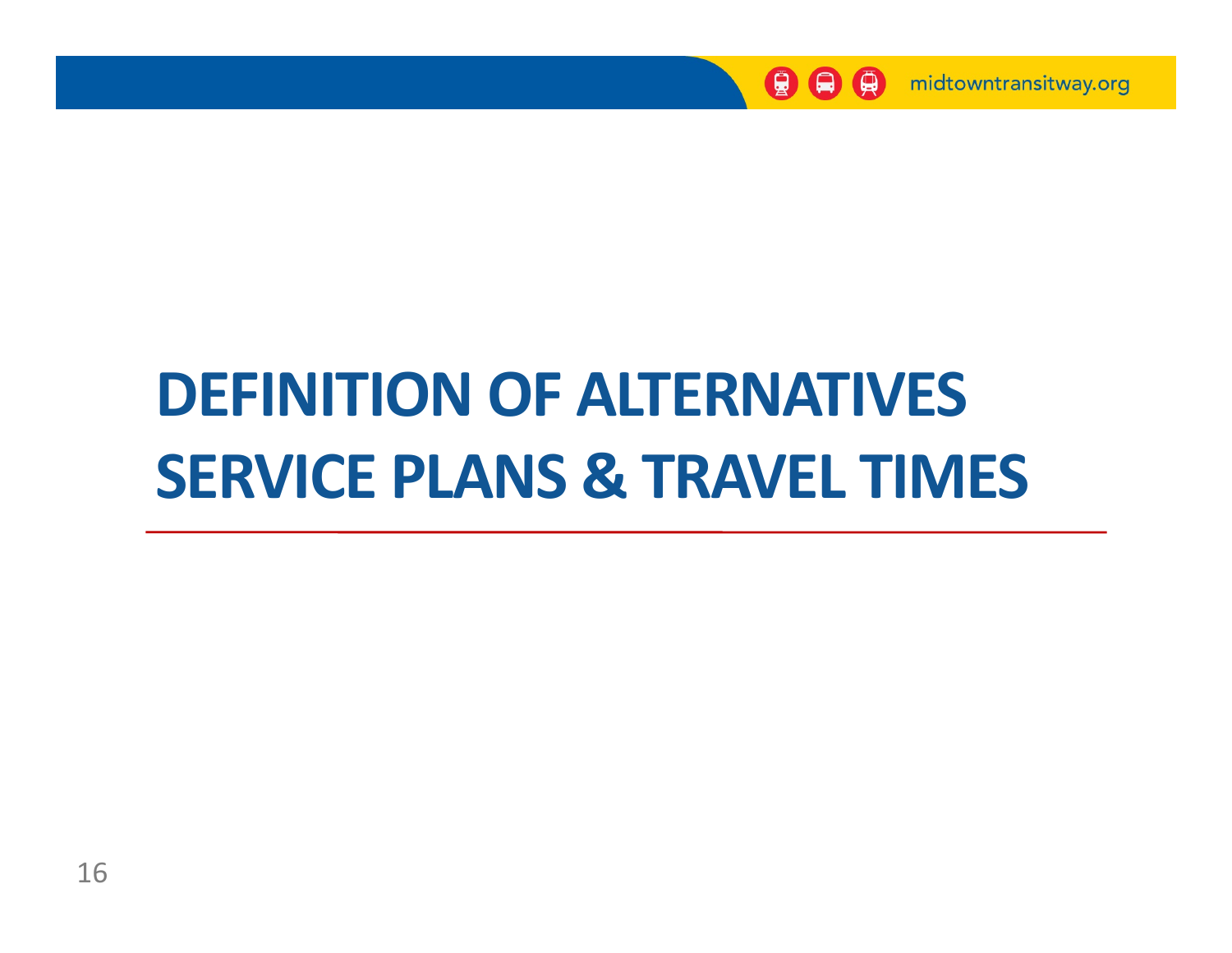

#### **Service Plan – Route Frequencies**

| <b>Alternative</b>  |      | <b>Local Bus</b> | <b>Streetcar</b> |        |      | <b>Enhanced Bus</b> |
|---------------------|------|------------------|------------------|--------|------|---------------------|
|                     | Peak | Midday           | Peak             | Midday | Peak | Midday              |
| <b>Streetcar</b>    | 15   | 15               | 10               | 10     |      |                     |
| <b>Enhanced Bus</b> | 15   | 15               | ÷                |        | 7.5  | 10                  |
| Combination         | 15   | 15               | 10               | 10     | 10   | 10                  |

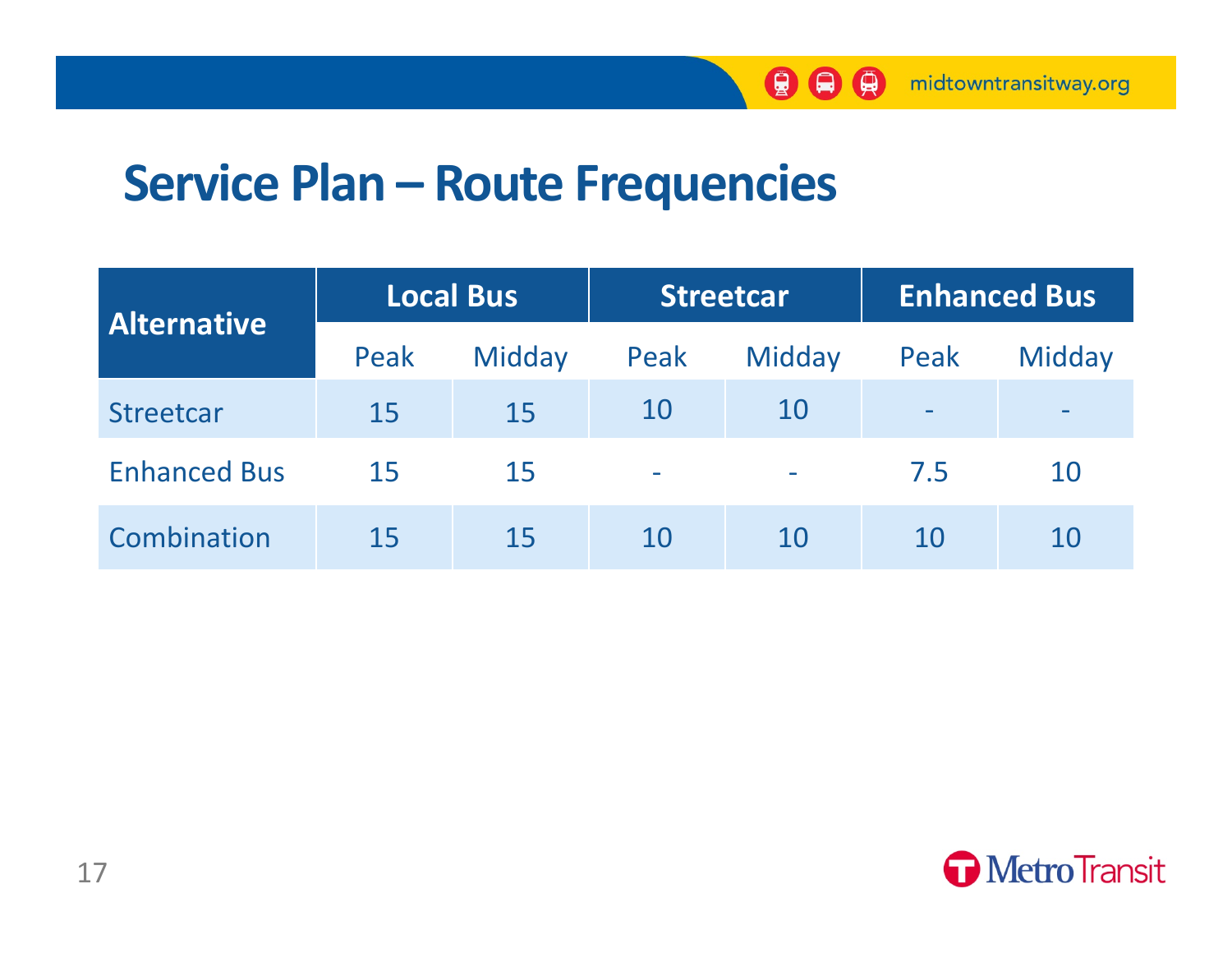**O** Transit Center





**A A** midtowntransitway.org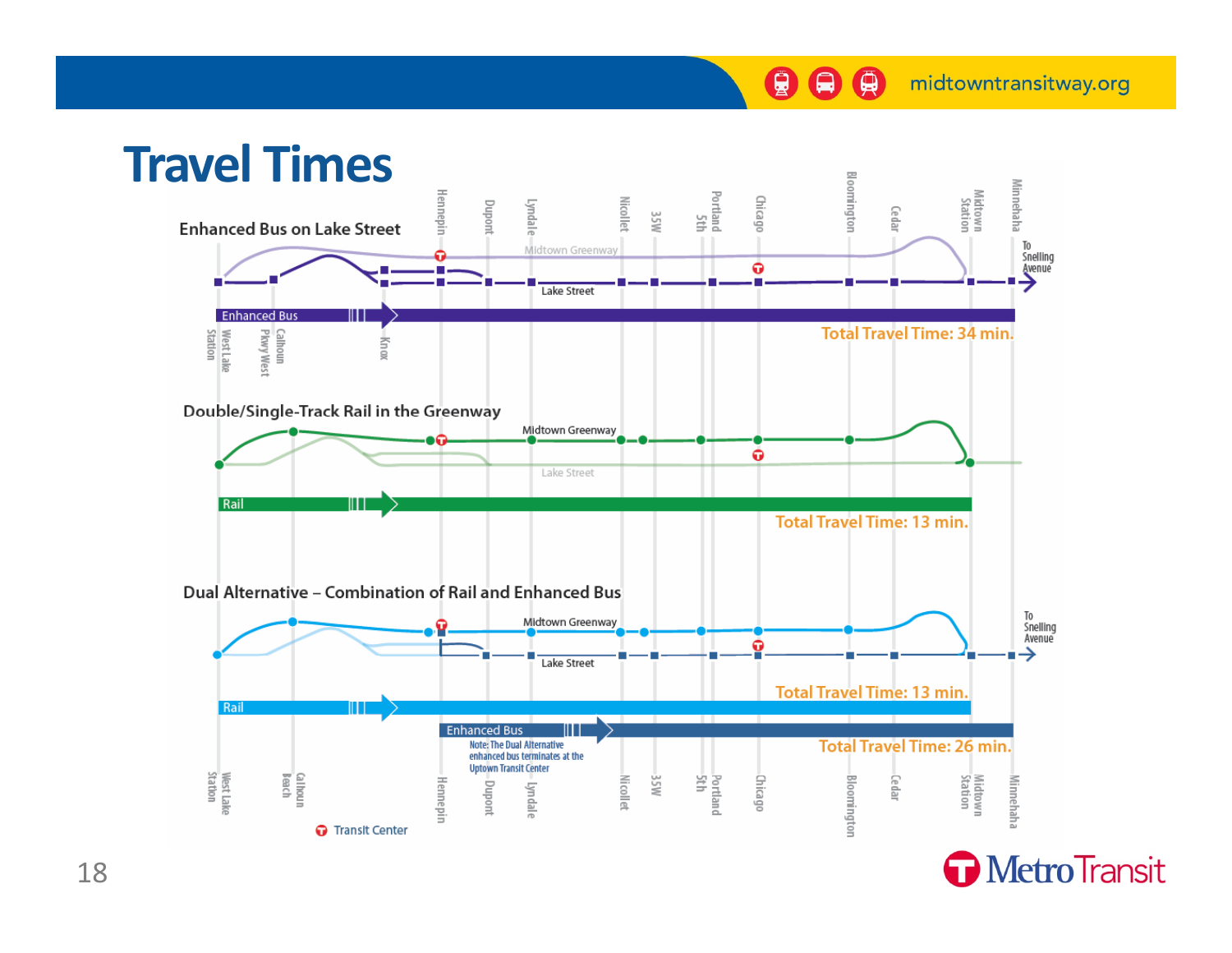

#### **Travel Times**

| <b>Mode</b>         | <b>West Lake to</b><br><b>Hiawatha</b> | <b>West Lake to</b><br><b>Minnehaha</b> | <b>Uptown to</b><br><b>Snelling</b> |
|---------------------|----------------------------------------|-----------------------------------------|-------------------------------------|
| <b>Local bus</b>    | 42                                     | 44                                      | 57                                  |
| <b>Enhanced bus</b> | 30                                     | 32                                      | 42                                  |
| <b>Streetcar</b>    | 13                                     | $\sim$                                  |                                     |



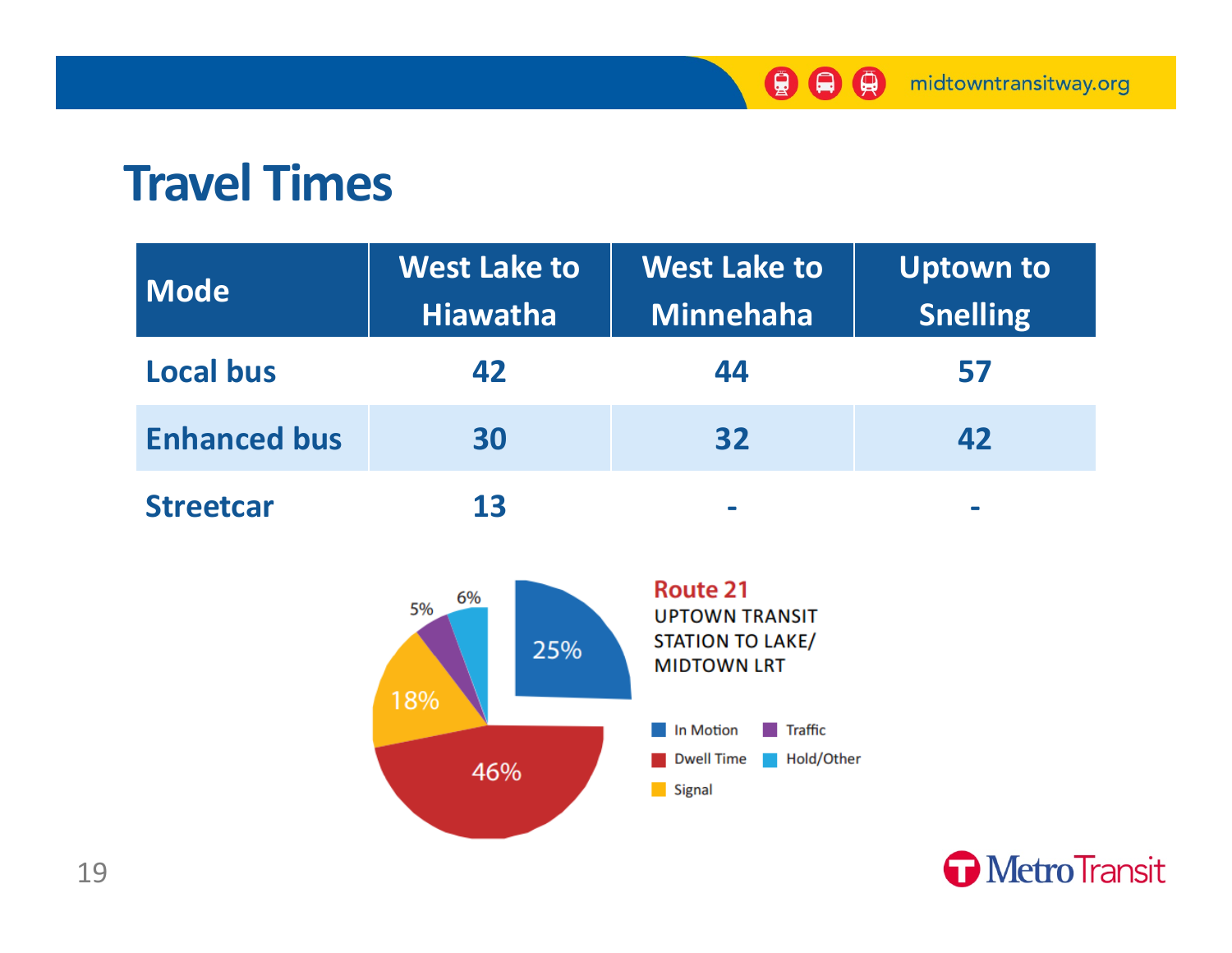

#### **Schedule**

| <b>October</b>  | <b>Complete evaluation</b>             |
|-----------------|----------------------------------------|
|                 | Prepare for stakeholder meetings       |
|                 | <b>Prepare technical documentation</b> |
| <b>November</b> | TAC 11/6 - present evaluation results  |
|                 | PAC 11/13 - present evaluation results |
|                 | Final public meetings 11/18 & 11/21    |
|                 |                                        |
|                 | <b>Prepare technical documentation</b> |
| <b>December</b> | Prepare draft report                   |
| <b>January</b>  | Revise draft report                    |
|                 | TAC 1/16 - identify LPA                |
| <b>February</b> | PAC 2/12 - select LPA                  |